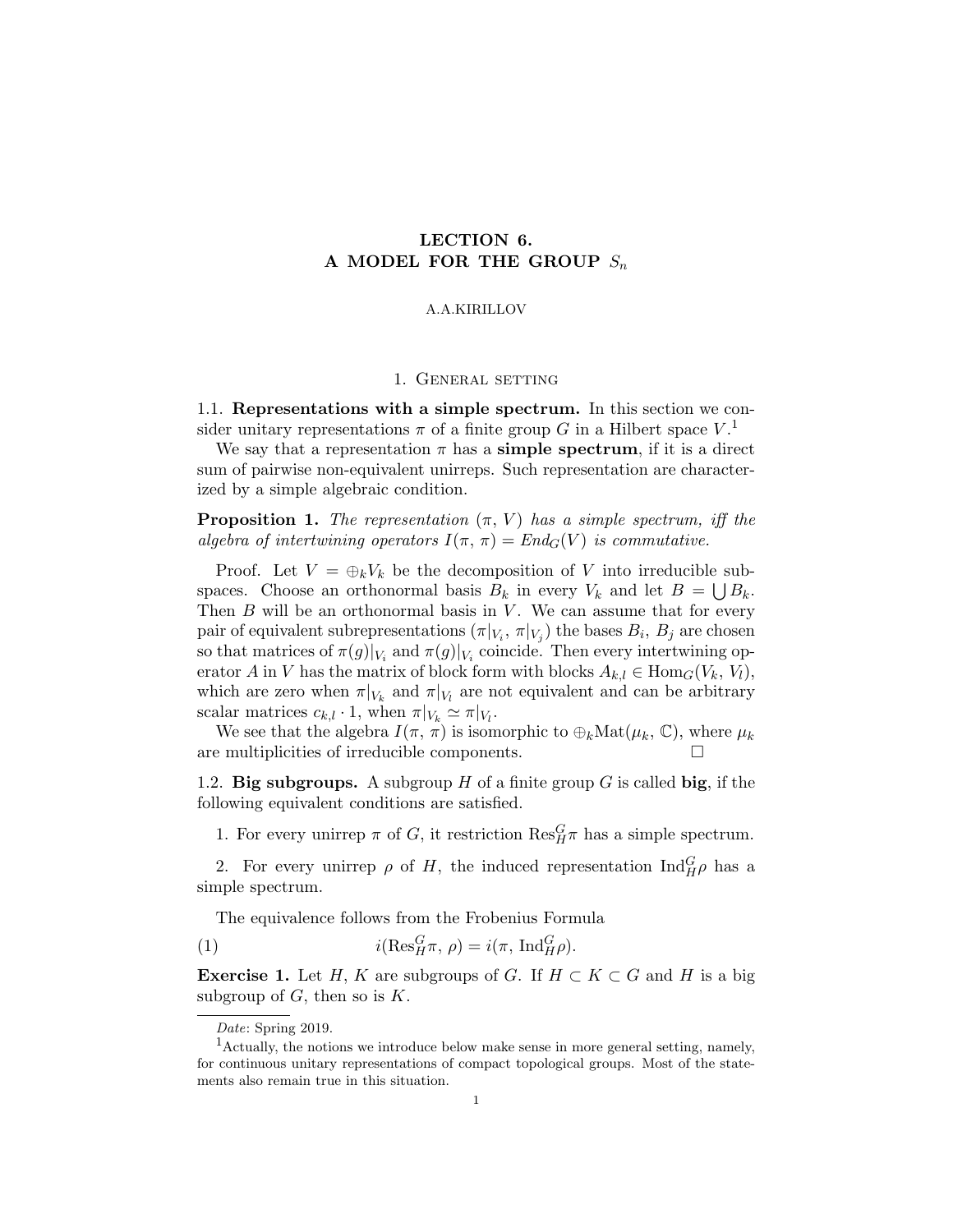**Exercise 2.** \* Let  $\mathbb{C}[G]^H$  be the subalgebra in the group algebra  $\mathbb{C}[G]$ , which consists of functions  $f$ , satsfying

$$
f(hgh^{-1}) = f(g) \quad \text{for all} \quad h \in H, \, g \in G.
$$

The subgroup H is big, iff the subalgebra  $\mathbb{C}[G]^H$  is commutative.

Known examples. In the following pairs every group is a big subgroup of the following one for  $n \geq 1$ :

$$
S_n \subset S_{n+1}, \qquad S_2 \times S_n \subset S_{n+2}, \qquad U_n \subset U_{n+1},
$$
  
 
$$
U(1) \subset SU(2) \qquad SU_{n+1} \subset SU_{n+2}, \qquad Spin_{n+2} \subset Spin_{n+3}.
$$

1.3. Definition of model representation. A representation  $\pi$  of a finite group  $G$ , is called a **model** for  $G$ , if its decomposition into unirreps contains every type with the multiplicity 1. Note, that this definition make sense also for continuous representations of compact groups. The first example, which was the source of the notion, is the representation of  $G = SO(3, \mathbb{R})$ in  $L^2(S^2)$ . Here the irreducible components have dimensions  $2k+1$  and consist of homogeneous polynomials of degree k in variables  $x, y, z$ . Later many other examples of model representations were discovered (see [??][],[]).

**Exercise 3.** Show that the regular representation of G in  $\mathbb{C}[G]$  has a simple spectrum iff the group  $G$  is commutative.

## 2. BASIC FACTS ABOUT  $S_n$

2.1. Definitions and notations. The group  $S_n$  of permutations of n objects is the most important and most studied family of finite groups. By definition, it is a group of automorphisms of  $X_n$ , a finite set with n elements. Usually,  $X_n$  is realized as  $\{1, 2, \ldots, n\}$ , so that there are natural inclusions:

$$
X_1 \subset X_2 \subset \cdots \subset X_n \subset \ldots
$$
 and  $S_1 \subset S_2 \subset \cdots \subset S_n \subset \ldots$ 

There are several ways do describe elements  $s \in S_n$ :

- a) As a bijective function  $k \mapsto s(k)$ ,  $1 \leq k \leq n$ .
- b) As a row vector  $(s(1), s(2), \ldots, s(n)) \in \mathbb{N}^n$ .

1 2 ...  $n-1$  n

c) As a graph  $\Gamma(s)$  of the form  $1 \quad 2 \quad \dots \quad n-1 \quad n$ , where the set V

of vertices is the union of two copies (upper and lower) of  $X_n$  and the set A of arrows consists of  $a_k$ ,  $1 \leq k \leq n$ , which joins the upper copy of k with the lower copy of  $s(k)$ .

A pair  $(i, j) \subset X_n \times X_n$  is called bf inversion for  $s \in S_n$ , if  $i < j$  and  $s(i) > s(j)$ . The number of inversions is called the **length** of s and is denoted  $l(s)$ . It is equal to the number of the intersection points for the arrows in  $\Gamma(s)$ .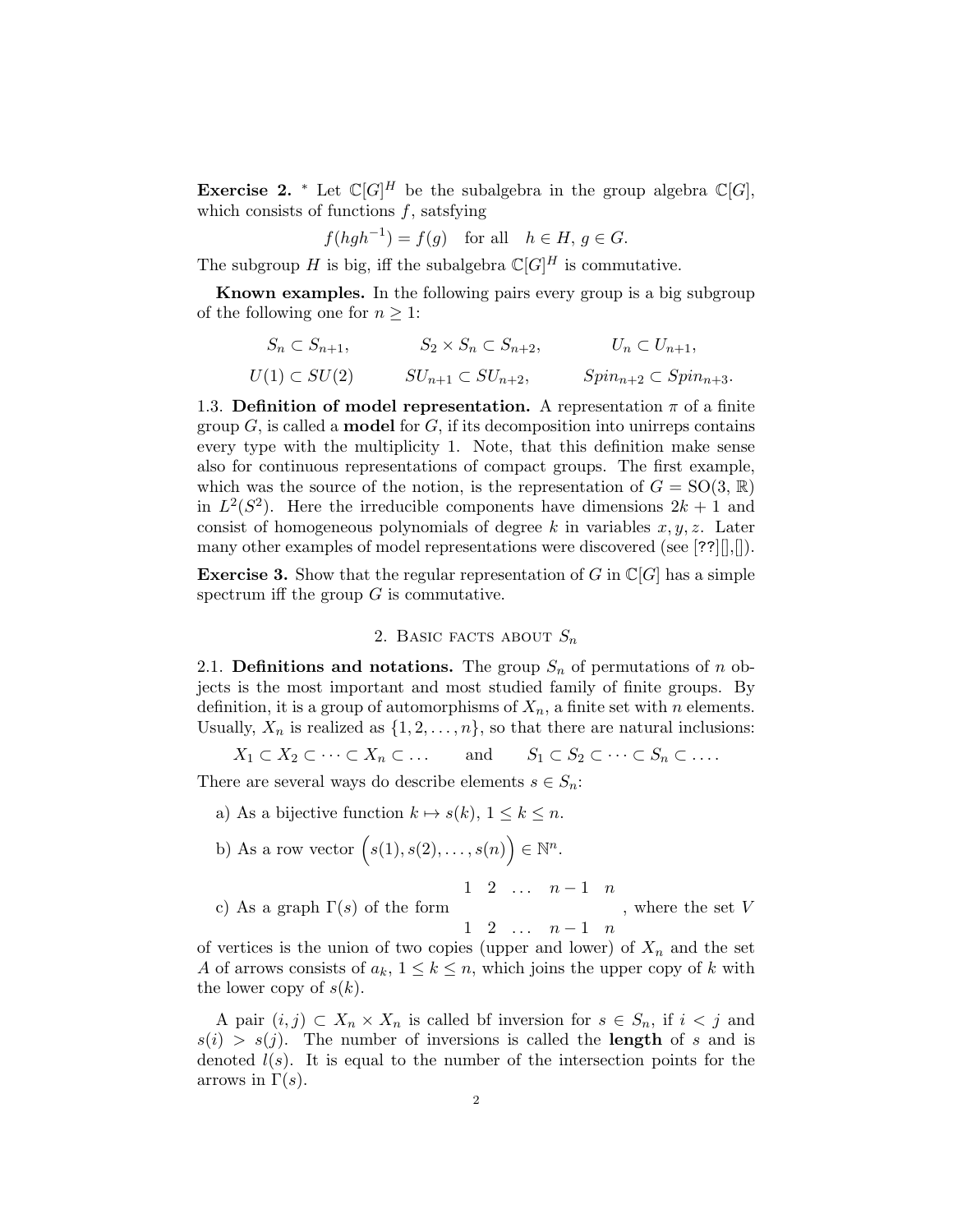**Proposition 2.** The function sgns =  $(-1)^{l(s)}$  is multiplicative:

$$
sgn(s_1s_2) = sgn(s_1) \cdot sgn(s_2)
$$

and is the only non-trivial character of  $S_n$ .

2.2. Subgroups and conjugacy classes. For any partition of the set  $X_n$ into disjoint parts  $X_1, \ldots, X_k$  we denote by  $Y_{X_1, \ldots, X_k}$  the subgroup of  $S_n$ , consisting of permutations, which preserve the partition. The subgroups of this kind are called Young subgroups. As abstract groups, they are determined up to isomorphism by the numbers  $\lambda_i = |X_i|, 1 \leq i \leq k$ , and are isomorphic to one of the groups  $Y_{\lambda} := S_{\lambda_1} \times \cdots \times S_{\lambda_k}$ .

To any standard Young tableau  $T$  we associate two Young subgroups:  $Y_{row}(T)$  (resp.  $Y_{col}(T)$ ) which correspond to the partitions of  $X_n$  into rows (resp. columns) of T. Up to isomorphism, they are determined by the corresponding Young diagram D (or by the partitions  $\lambda(D)$  and  $\lambda^*(D)$ ).

Introduce also the notation  $s_{row}(T)$  (resp.  $s_{col}(T)$ ) for the element  $s \in S_n$ which permutes cyclically the elements of every row (resp. every column) of T. Sometimes, these elements are called horizontal (resp. vertical) permutations.

It is well-known that every conjugacy class  $C \subset S_n$  contains a horizontal (resp. vertical) permutation for an appropriate tableau T. Moreover,

**Proposition 3.** There is a bijection between conjugacy classes in  $S_n$  and partitions  $\lambda \in \mathcal{P}_n$  such that the class  $C_{\lambda}$  contains a horizontal permutation for a tableau T of type  $\lambda$  (resp. a vertical permutation for a tableau T of the dual type  $\lambda^*$ ).

2.3. Representation of  $S_n$ , induced from Young subgroups. Let  $\lambda$ be a partition of n. Denote by  $\mathcal{X}_{\lambda}$  the set of all partitions of the set  $X_n =$  $\{1, 2, \ldots, n\}$  into disjoint parts of cardinalities  $\lambda_1, \ldots, \lambda_k$ . It is clear that the group  $S_n$  acts transitively on  $\mathcal{X}_\lambda$  and the stabilizer of the point  $(X_1, \ldots, X_k)$ is the Young subgroup we denoted above by  $Y(X_1, \ldots, X_k)$ , or  $Y_\lambda$ .

Consider two kinds of induced representation of  $S_n$ :

$$
\Pi_{\lambda} = \text{Ind}_{Y_{\lambda}}^{S_n} 1
$$
 and  $\Pi'_{\mu} = \text{Ind}_{Y_{\mu}}^{S_n} \text{sgn} \simeq \Pi_{\mu} \otimes \text{sgn}$ .

The computation of the intertwining numbers between these representation is a beautiful and non-trivial group-theoretic (and combinatorial) problem. To describe the result, we have to introduce a partial order in the set  $\mathcal{P}_n$  of partitions. We say that  $\lambda$  dominates  $\mu$  and write  $\lambda \succeq \mu$  if

(2) 
$$
\lambda_1 + \dots + \lambda_k \ge \mu_1 + \dots + \mu_k \quad \text{for all} \quad k \ge 1.
$$

Let  $\lambda, \mu \in \mathcal{P}_n$  be partitions.

**Proposition 4.** The table of intertwining numbers for representaions  $\Pi_{\lambda}$ and  $\Pi_{\mu}^{\prime}$  have a unitriangular form:

(3) 
$$
i(\Pi_{\lambda}, \Pi'_{\lambda}) = 1
$$
 and  $i(\Pi_{\lambda}, \Pi'_{\mu}) = 0$  unless  $\lambda \ge \mu$ .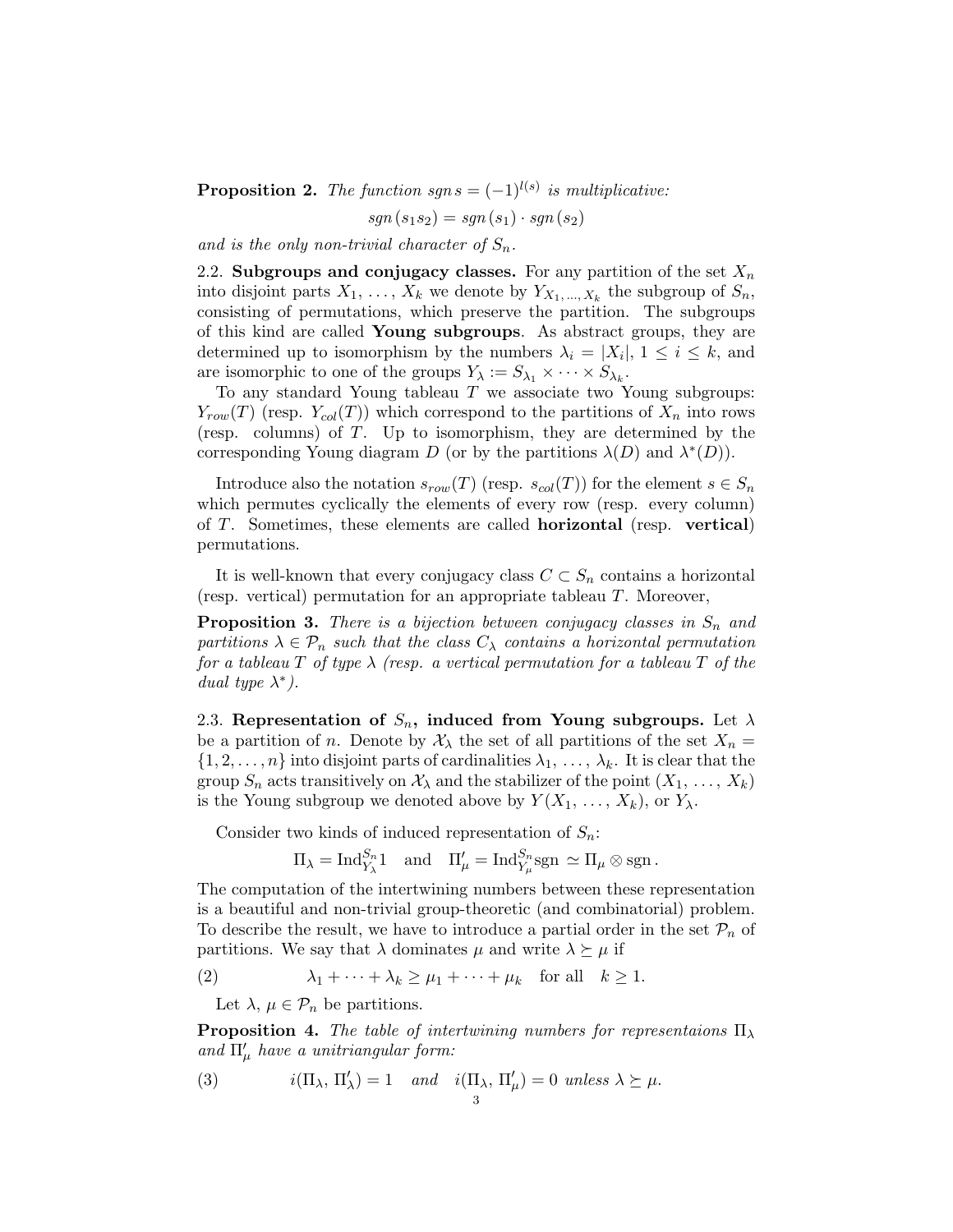The proof is based on a following combinatorial fact.

**Lemma 1.** Let  $\lambda$  does not dominate  $\mu$ . Then for any standard tableau T of shape  $\lambda$  and any standard tableau  $T'$  of shape  $\mu$ , there are two numbers  $i, j \in X_n$  such that they are situated in one row of T and in one column of  $T^{\prime}$ .

As a corollary, we obtain the bijection between the set  $\widehat{S}_n$  of (equivalence classes of) unirreps of  $S_n$  and the set  $\mathcal{P}_n$  of partitions of n.

Indeed, the first relation (3) means that the (reducible) representations  $\Pi_\lambda$  and  $\Pi'_\lambda$  have a unique unirrep in common. We denote this common unirrep by  $\pi_{\lambda}$ . The space  $V_{\lambda}$  of this representation contains a unique (up to scalar factor) vector  $v^+$  $\chi^+$ , which is invariant under all operators  $\pi_\lambda(g)$ ,  $g \in Y_\lambda$ . It also contains a unique (up to scalar factor) vector  $v_{\lambda}^ \overline{\lambda}$ , which is invariant under all operators  $\pi'_{\lambda}(g)$ ,  $g \in Y_{\lambda}$ .

#### 3. Vector bundles and induced representations

Let G be a group and  $H \subset G$  be a subgroup. Then there is the natural restriction functor  $\operatorname{Res}_{H}^{G}$  from the category of all representations of G, denoted  $\mathcal{R}ep(G)$ , to the category  $\mathcal{R}ep(H)$ .

The notion of an induced representation was defined by G.Frobenius as a dual functor Ind<sup>G</sup> <sup>H</sup> from Rep(H) to Rep(G), satisfying the duality formula:

(4) 
$$
i(\text{Res}_H^G \pi, \rho) = i(\pi, \text{Ind}_H^G)\rho
$$
 for all  $\pi \in \mathcal{R}ep(G), \rho \in \mathcal{R}ep(H)$ .

The geometric version of this construction is based on the notion of vector bundle, introduced below.

3.1. Vector bundles. An *n*-dimensional complex vector bundle  $L$  over a topological space  $X$  is a topological space  $L$ , endowed with a continuous map  $p: L \to X$  such that for any  $x \in X$  the fiber  $F_x = p^{-1}(x)$  has a structure of n-dimensional complex vector space.

Such bundles form a category, where a **morphism** from  $(L_1 \stackrel{p_1}{\rightarrow} X_1)$  to

$$
(L_2 \stackrel{p_2}{\rightarrow} X_2)
$$
 is a commutative diagram of the form 
$$
\begin{array}{c}\nL_1 \stackrel{\phi}{\longrightarrow} L_2 \\
\downarrow p_1 \\
X_1 \stackrel{\psi}{\longrightarrow} X_2\n\end{array}
$$
, where  $\phi$ 

and  $\psi$  are continuous maps with the additional condition: the restriction of  $\phi$  to every fiber  $F_x$  is a linear operator from  $F_x$  to  $F_{\psi(x)}$ .

**Remark.** In most applications the sets  $L$  and  $X$  are assumed to be a smooth manifolds, the projection  $p$  is smooth and the bundle structure is locally trivial.

The last property means that any point  $x \in X$  has a neighborhood  $U \ni x$  such that  $p^{-1}(U)$  is isomorphic to the trivial bundle  $L_0 = U \times \mathbb{C}^n$ with the natural projection to  $U$ . I.e., we have a commutative diagram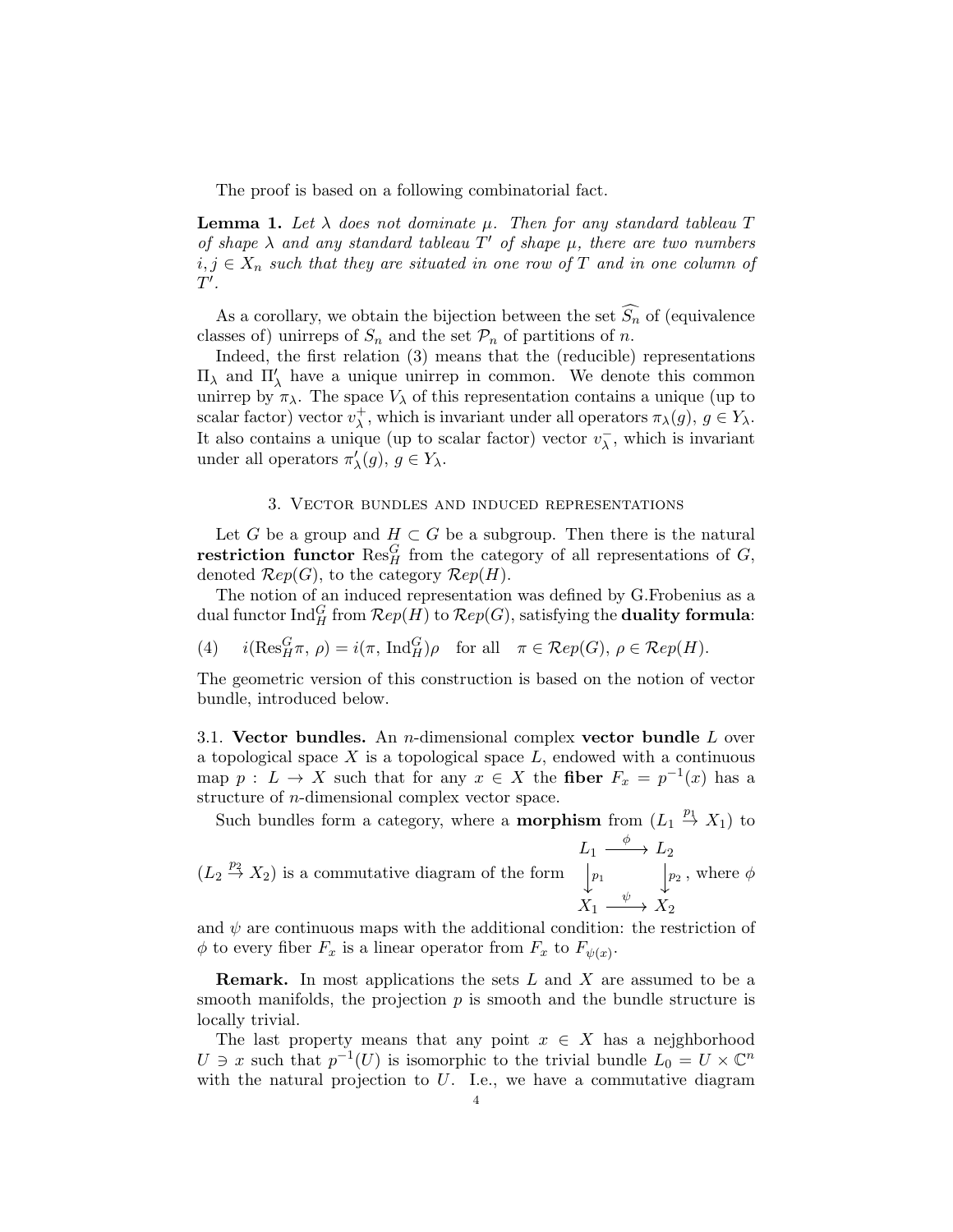$L_0 \stackrel{\phi}{-\!\!\!-\!\!\!-\!\!\!\longrightarrow} U \times {\mathbb C}^n$  $U \xrightarrow{\iota} U$ φ p ι , where  $\iota$  is the inclusion and for every  $x \in U$  the

restriction of  $\phi$  to the fiber  $F_x$  is an isomorphism of  $F_x$  onto  $\{x\} \times \mathbb{C}^n$ .

Let  $U \subset X$  be a subset. A map  $s: U \to L$  is called a section of L over U if the composition  $p \circ s = \text{Id}_U$ . In other words, for any point  $x \in U$  the value  $s(x)$  belongs to the fiber  $F_x$ . The set of all sections of L over U is denoted by  $\Gamma(L, U)$ . It is a natural generalization of the space of vector-functions Fun(U,  $\mathbb{C}^n$ ). (Note, that for trivial bundles these notions coincide.)

3.2. **G-bundles over G-sets.** A vector bundle  $L$  over a right  $G$ -set is called a G-bundle, if G acts also on L (also from the right) and

- 1. This action commutes with the projection  $p: L \to X$ .
- 2. The restriction of G-action on every fiber is a linear map.

In the space  $\Gamma(L, X)$  the linear representation  $\Pi$  of the group G arises. It acts by the shifts of argument:

(5) 
$$
\left(\Pi(g)\gamma\right)(x) = \gamma(x \cdot g).
$$

When the bundle  $L$  is trivial and 1-dimensional, the above formula gives just the geometric representation of G in the complex function space  $\text{Fun}(X,\mathbb{C})$ .

The most interesting case is when the  $G$ -set  $X$  is homogeneous. The notations are slightly shorter if we assume that  $X$  is a right  $G$ -set, hence isomorphic to the right coset space  $H\backslash G$ . Below we consider this situation in more details.

To study the sections of  $L$ , we have to write these sections in a convenient form. Denote by  $x_0 \in X$  the initial point (the coset  $H\backslash H$  in  $H\backslash G$ ) and by W the fiber  $F_{x_0}$ . Choose a basis  $B = (e_1, \ldots, e_n)$  in W.

Using the action of the element  $g \in G$ , we can translate this basis to the basis  $B \cdot g = (e_1 \cdot g, \ldots, e_n \cdot g)$  in the fiber  $F_{x \cdot g} = W \cdot g$ . A section  $\gamma \in \Gamma(L, X)$  is determined by the vector-function  $w_{\gamma} = (w_{\gamma}^1, \ldots, w_{\gamma}^n)$  on G, given by

(6) 
$$
w_{\gamma}^{i}(g) = (\gamma(x_0 \cdot g), e_i \cdot g).
$$

But not every vector-function is associated to a section.

**Proposition 5.** Let  $(\rho, W)$  be the representation of  $H = Stab(x_0)$  on the fiber W over  $x_0$ . A vector-function w on G correspond to a section of the bundle  $L$  over  $X$  iff it satisfies the relation

(7) 
$$
w(hg) = \rho(h)w(g).
$$

Proof. By definition of  $\rho$ , the bases  $B \cdot h$  and B are connected by the relation

(8) 
$$
B \cdot h = (e_1 \cdot h, \ldots, e_n \cdot h) = (\rho(h)e_1, \ldots, \rho(h)e_n) = \rho(h)B.
$$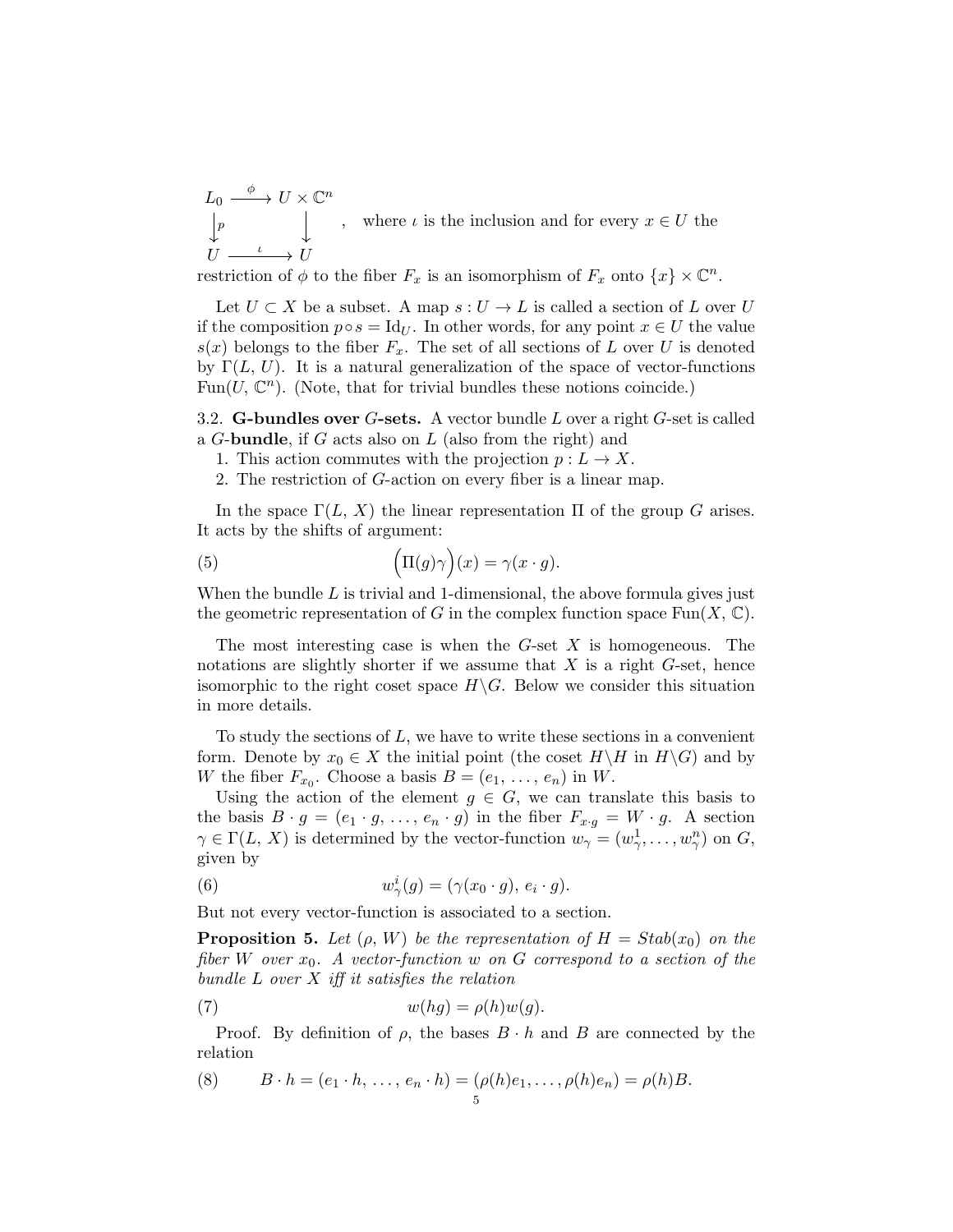Applying the action of g to this relation, we get  $B \cdot hg = \rho(h)B \cdot g$ , which implies (7) and the necessity of the condition. The sufficiency follows from the explicit formula  $\gamma(x_0 \cdot g) = w^i(g)e_i \cdot g$ .

**Proposition 6** (Corollary). There is natural bijection between the (equivalence classes of ) n-dimensional G-bundles over  $X = H\backslash G$  and (equivalence classes of) n-dimensional complex representations of  $H$ .

We denote  $L_{\rho}$  the bundle, corresponding to  $\rho \in \mathcal{R}ep(H)$ .

**Theorem 1.** The representation  $\Pi$  of G in the space  $\Gamma(L_{\rho}, X)$ , defined by (5), is equivalent to the induced representation  $Ind_H^G \rho$ .

Proof. We show that  $\Pi$  possesses the characteristic property of induced representations, i.e. satisfies the Frobenius formula  $(1)$  with  $\Pi$  instead of  $Ind_H^G \rho$ :

$$
i(\operatorname{Res}^G_H\pi, \, \rho)=i(\pi, \, \Pi).
$$

To prove it, we establish the explicit correspondence between the two spaces of intertwining operators:  $I(\text{Res}_{H}^{G} \pi, \rho)$  and  $I(\pi, \Pi)$ .

Let V be the space of the representation  $\pi$ . By definition, an operator  $A \in I(\pi, \Pi)$  sends a vector  $v \in V$  to some section of the vector bundle  $L_{\rho}$ , which we denote  $\gamma_v$ . The intertwining property is:  $\gamma_{\pi(g)v} = \Pi(g)\gamma_v$ , or

$$
\gamma_{\pi(g)v}(x) = \gamma_v(xg) \quad \text{for all} \quad x \in X, \, g \in G.
$$

The section  $\gamma_v$  determines the vector-function on G which we denote by  $w_v(g)$ . The G-action on  $L_\rho$  in terms of these vector-functions looks like  $w_{\pi(q)v} = \Pi(g)w.$ 

Finally, we associate to A the operator  $\widetilde{A}: V \to W$ , which sends  $v \in V$ to the value  $w_v(e) \in W$ .

We have to check that  $\widetilde{A}$  belongs to  $i(Res_H^G \pi, \rho)$  and the correspondence  $A \to \tilde{A}$  is a bijection. The intertwining property of  $\tilde{A}$  follows from

$$
\tilde{A}\pi(h)v = w_{\pi(h)v}(e) = w_v(h) = \rho(h)w_v(e) = \pi(h)\tilde{A}v.
$$

Further, every operator B from  $i(Res_H^G \pi, \rho)$  has the form  $\widetilde{A}$ , where A is the operator, which sends  $v \in V$  to the section  $\gamma(x_0 \cdot g) = \pi(g)Bv$ .  $\Box$ 

## 4. INVOLUTIONS IN  $S_n$  and the model representation

4.1. Involutions. In this section we call involution every permutation  $s \in \mathbb{R}$  $S_n$ , satisfying  $s^2 = e$  (including e itself). It is clear that the cycle type of such permutation is  $1^k 2^l$ ,  $k+2l = n$ . The conjugacy class  $C[s]$  is an homogeneous  $S_n$ -set, isomorphic to the coset space  $S_n/Z(s)$ , where  $Z(s)$  is the centralizer of the element  $s \in S_n$ .

To describe the centralizer  $Z(s)$ , consider first the extremal cases  $n = k$ and  $n = 2l$ . In the first case  $s = e$  and  $Z(s) = S_n$ . In the second case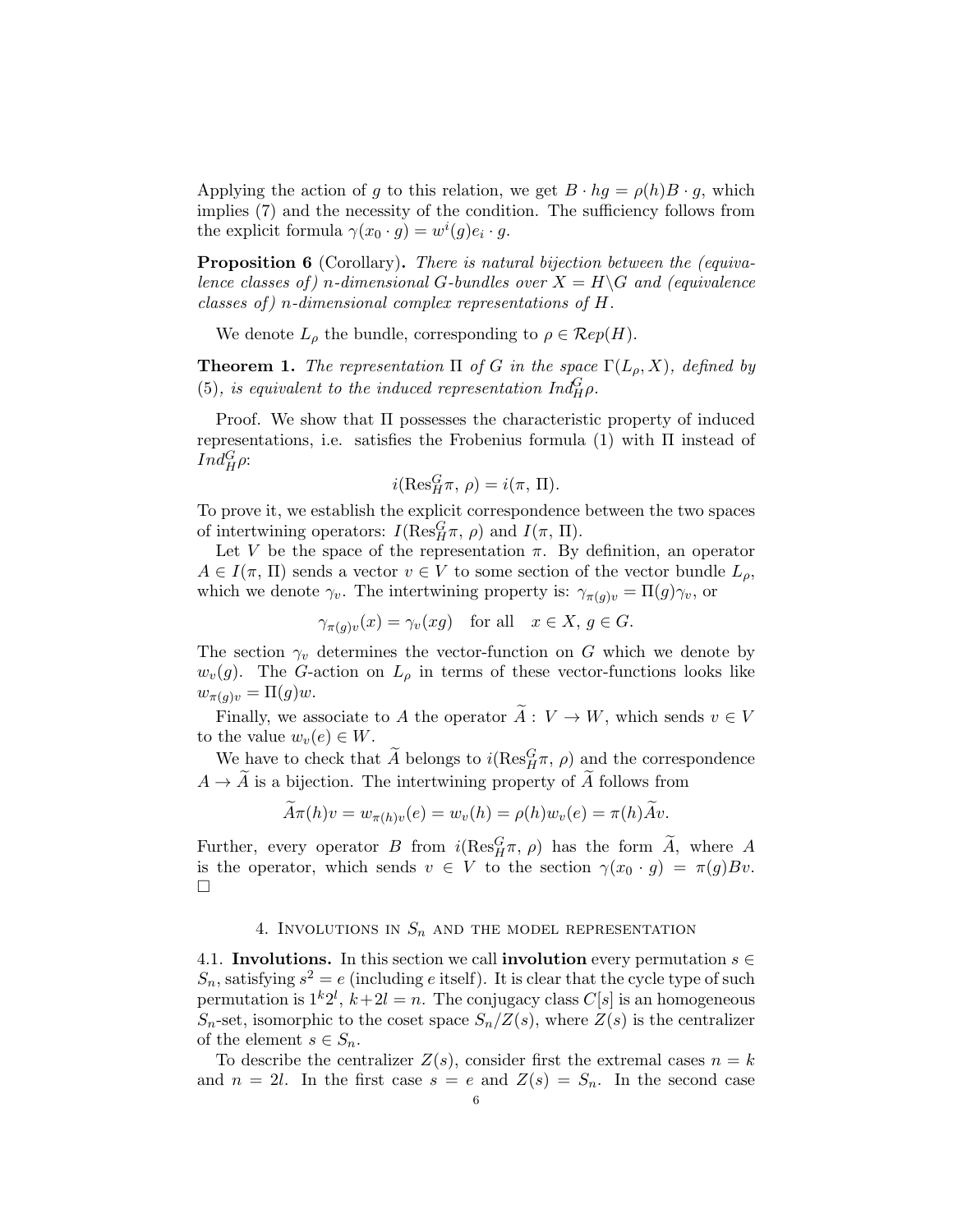we realize  $X_{2l}$  as the set  $X'_{2l} = {\pm 1, \pm 2, \ldots, \pm l}$  and put  $s(i) = -i$ . The centralizer  $Z(s)$  contains permutations of two types:

 $a) s(i) = sgn(i) \cdot \sigma(|i|), \text{ where } \sigma \in S_l, \quad b) s(i) = \varepsilon(i) \cdot i, \, \varepsilon(i) = \pm 1.$ 

The permutations of type a) form a group, isomorphic to  $S_k$ , those of second type form a group, isomorphic to  $\mathbb{Z}/2\mathbb{Z}$ . The whole centralizer is a semidirect product of these two groups:  $C_l \simeq S_l \rtimes (\mathbb{Z}/2\mathbb{Z})^l$ . (The group  $C_l$  is isomorphic to the full symmetry group of an l-dimensional cube).

In general case, when  $n = k + 2l$ , the centralizer  $\mathbb{Z}(s)$  is the direct product  $S_k \rtimes C_l$ . Its cardinality is  $\frac{|S_n|}{|S_k| \cdot |C_l|} = \frac{(k+2l)!}{k! (2l)!!}$ .

## 5. THE UNIVERSAL LINE BUNDLE OVER  $Inv(S_n)$

The whole set  $Inv(S_n)$  of involutions in  $S_n$  is the disjoint union of subsets  $Inv_l(S_n), 0 \leq l \leq \frac{n}{2}$  $\frac{n}{2}$ , which are just conjugacy classes  $C_{1}k_{2}l$ ,  $k+2l=n$ . We define an  $S_n$ -line bundle L over  $Inv(S_n)$  as follows.

As we showed above, a complex G-bundle L over an homogeneous right G-set  $X = H\backslash G$  is determined by the action of the subgroup H in the fiber  $F_{x_0} \simeq \mathbb{C}$  over the initial point  $x_0 \in X$ .

In our case this action is given by the family  $\chi$  of characters  $\{\chi_l\}, 0 \leq l \leq$  $n/2$ . The space  $\Gamma(Inv_l(S_n), L\chi_l)$  of sections of L over  $Inv_l(S_n)$  is identified with the space of complex-valued functions  $\varphi$  on  $S_n$ , satisfying

(9) 
$$
\varphi(gh) = \chi_l(h)\varphi(g), h \in S_k \rtimes C_l,
$$

which is a particular case of (7), where representation  $\rho$  is one dimensional.

**Theorem 2** (A.A.Klyachko). Define the character  $\chi_l$  of  $S_k \rtimes C_l$  as trivial on  $S_k$  and as sgn on  $C_l$ . Then the space

$$
\Gamma(L\chi, Inv(S_n)) = \bigoplus_{l=0}^{[n/2]} \Gamma(L\chi_l, Inv_l(S_n))
$$

will be a model for  $S_n$ .

#### $\Box$

**Example 1.** For  $n = 3$  we have  $Inv_0 = \{e\}$ ,  $Inv_1 = \{(1, 2), (2, 3), (1, 3)\}.$ 

The line bundle  $L_{\chi}$  over  $Inv_0$  is trivial and in the space  $\Gamma(Inv_0, \chi_0)$  the trivial representation  $\pi_0$  is realized (as a geometric representation).

The line bundle  $L<sub>\chi</sub>$  over  $Inv<sub>1</sub>$  corresponds to the character sgn and is the tensor product of geometric representation in  $Fun(Inv_1)$  and 1-dimensional representation  $\pi_1 = sgn$ . So, in the space  $\Gamma(Inv_0, \chi_0)$  the reducible representation  $\pi_1 \oplus \pi_2$  is realized.

**Example 2.**  $n = 4$  we have  $Inv_0 = \{e\}$ ,  $Inv_1 = \{(1, 2), (1, 3), (1, 4), (2, 3),\}$  $(2, 4), (3, 4)$ ,  $Inv_2 = (12)(34), (13)(24), (14)(23).$ 

Here again, in sections of  $L_{\chi}$  over  $Inv_0$  the trivial representation  $\pi_0$  acts.